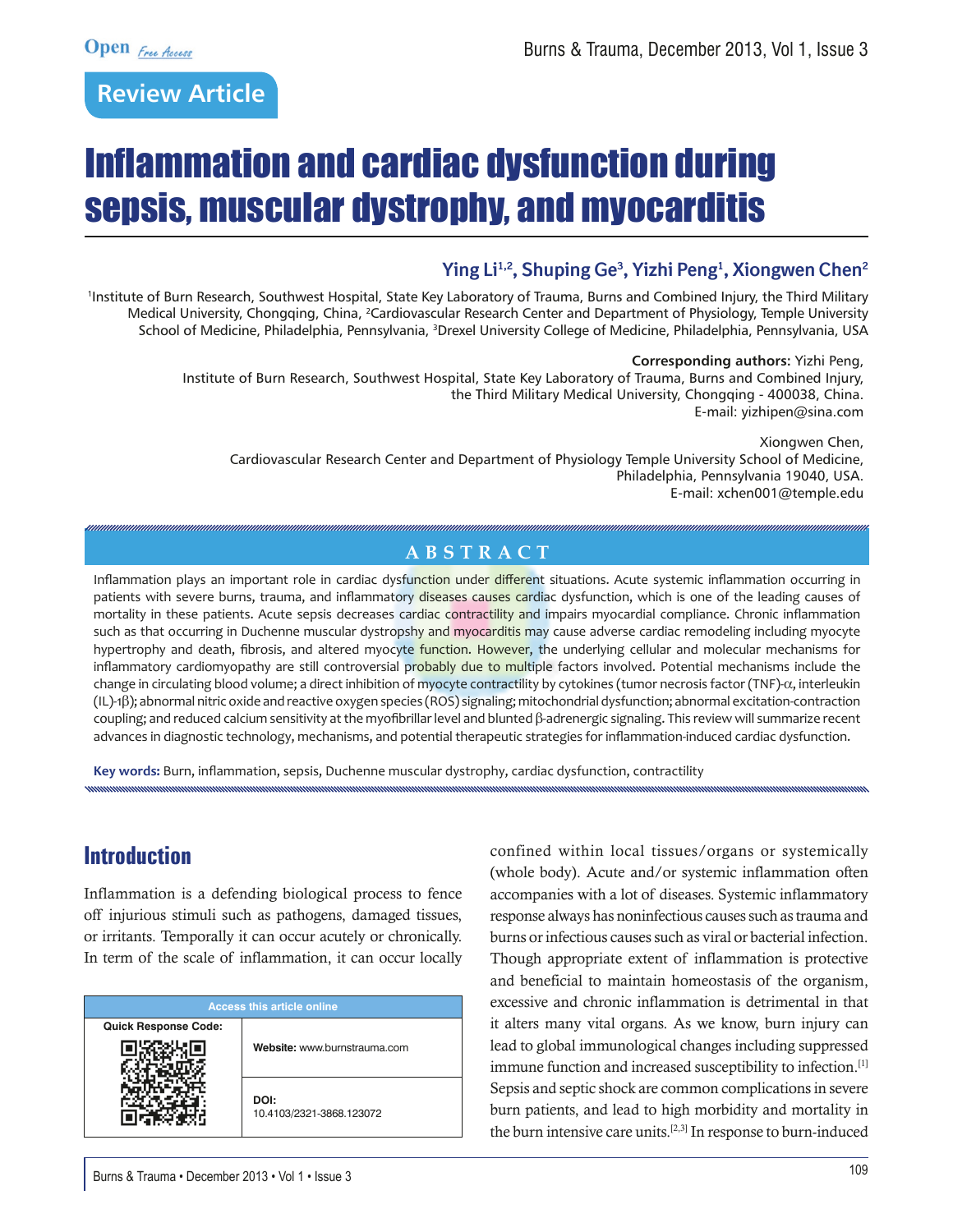sepsis, cardiomyocytes release proinflammatory cytokines, such as tumor necrosis factor (TNF)- $\alpha$ , interleukin (IL)-1 $\beta$ , IL-6, and nitric oxide (NO) to initiate a local inflammatory response.[4] At the cell level, local or circulating inflammatory factors decrease cardiac myocyte contractility directly and affect the overall repair process. And in some chronic inflammation disease, such as diabetes, atherosclerosis, heart failure, and muscular dystrophy, the inflammatory response acts both as the reason and the result of these chronic diseases and is a critical factor for the clinical outcomes.[5] Inflammation, especially sepsis (a severe form of systemic inflammation), causes both impaired systolic function (cardiac depression) and diastolic function. Echocardiography and hemodynamic measurements often show reduced ejection fraction, abnormal tissue motion, and relaxation impairment. Electrical disturbances (arrhythmias) are often observed in these patients as well. Serum biomarkers for cardiac dysfunction such as troponin T, troponin I, and brain natriuretic factor (BNF) are often increased.<sup>[6,7]</sup> This review will summarize the clinical presentation and potential mechanisms of acute and chronic inflammation induced cardiac contractility depression, and further address the advanced therapies to support cardiac recovery in sepsisinduced cardiac dysfunction patients.

### **Inflammation**

Inflammation is an active biological process involving multiple components to clean pathogens (e.g., viruses, bacteria, parasites, or other invading particles such as allergens), injured tissue/cells (e.g., necrotic cells), or to respond to abnormal systemic function such as autoimmunity and lipoprotein deposition.[8] It intends to remove harmful invading pathogens or injured tissue or undesired molecules to restore tissue homeostasis and function. Inflammation can be divided into different forms according to the time frame of inflammation development and resolution, the mechanisms of induction, regulation, and resolution. Local acute inflammation is often manifested with redness, swelling, heat, and pain. Another major sign of inflammation is the disturbance of tissue or organ function.[9] However, uncontrolled chronic inflammation is the cause for many diseases like diabetes, atherosclerosis, degenerative neurological diseases (e.g., Alzheimer's disease), and cancer.<sup>[10]</sup> The inflammation process usually involves four components: the inducers, the sensors, the inflammatory mediators, and the target tissues. Inducers including pathogens, injured tissues, and other abnormal components in the body (e.g., monosodium urate crystals) can be sensed by pattern recognition receptors (PRRs), which are represented by Toll-like receptors (TLRs) and NOD-like receptors.<sup>[11]</sup> Subsequently, transcription factors like nuclear factor kB (NF-kB) and activating protein 1 (AP-1) are activated in immune cells to further induce the production of cytokines, chemokines, and antimicrobial factors.[12] As such, the inflammatory response is initiated and maintained till the stage of "the resolution of inflammation" when pathogens or injured tissues are cleared. At this stage, the proinflammatory signals are switched to signals promoting tissue repair. However, for many reasons, the inducers (e.g., autoimmunity $[13]$ and deposited lipoproteins) for inflammation cannot be cleared in a short period. Persistent presence of inducers and positive reinforcement between the inducers and inflammation response result in chronic inflammation, contributing to the development of many chronic inflammatory diseases such as rheumatoid arthritis, type 2 diabetes, degenerative neurological diseases, and cancer.[14] Therefore, anti-inflammation has been considered effective therapeutics for many of these diseases.[13]

Both acute and chronic inflammation has local or systemic response. In some severe infectious diseases, especially when the bacteria or pathogen were expanded in the vascular system, systemic inflammation response occurs. When activated immune cells, cytokines/chemokines, and tissue debris during acute inflammation are produced to such a scale that they are present in the circulation at high concentrations, acute inflammation becomes systemic and septic. Chronic inflammation happening in the vasculature, the fat tissue of obesity, and skeletal muscles of muscular dystrophy is also systemic. Local inflammation in vital organs such as the heart in ischemia/reperfusion injury impairs the function of the organ; systemic inflammation in sepsis may depress organ function remote from the inflammatory sites.

### **Normal cardiac function and regulation**

The heart works as a pump to circulate the blood through the whole body, carrying necessary nutrients and oxygen to the peripheral tissues and removing metabolic waste and  $CO<sub>2</sub>$  from the tissues. Cardiac function is constantly regulated by the sympathetic and parasympathetic nervous systems (SNS and PSNS) to meet different needs of the body under different physiological and pathological conditions.[15,16] When the adrenergic/SNS is activated, catecholamines are released to activate β-adrenergic receptors/stimulatory G protein (Gs)/adenylyl cyclase (AC)/cyclic adenosine monophosphate (cAMP) signaling pathway in cardiac myocytes, inducing chronotropic (increasing the heart rate), iontropic (increasing cardiac contractility), and lusitropic (increasing the rate of cardiac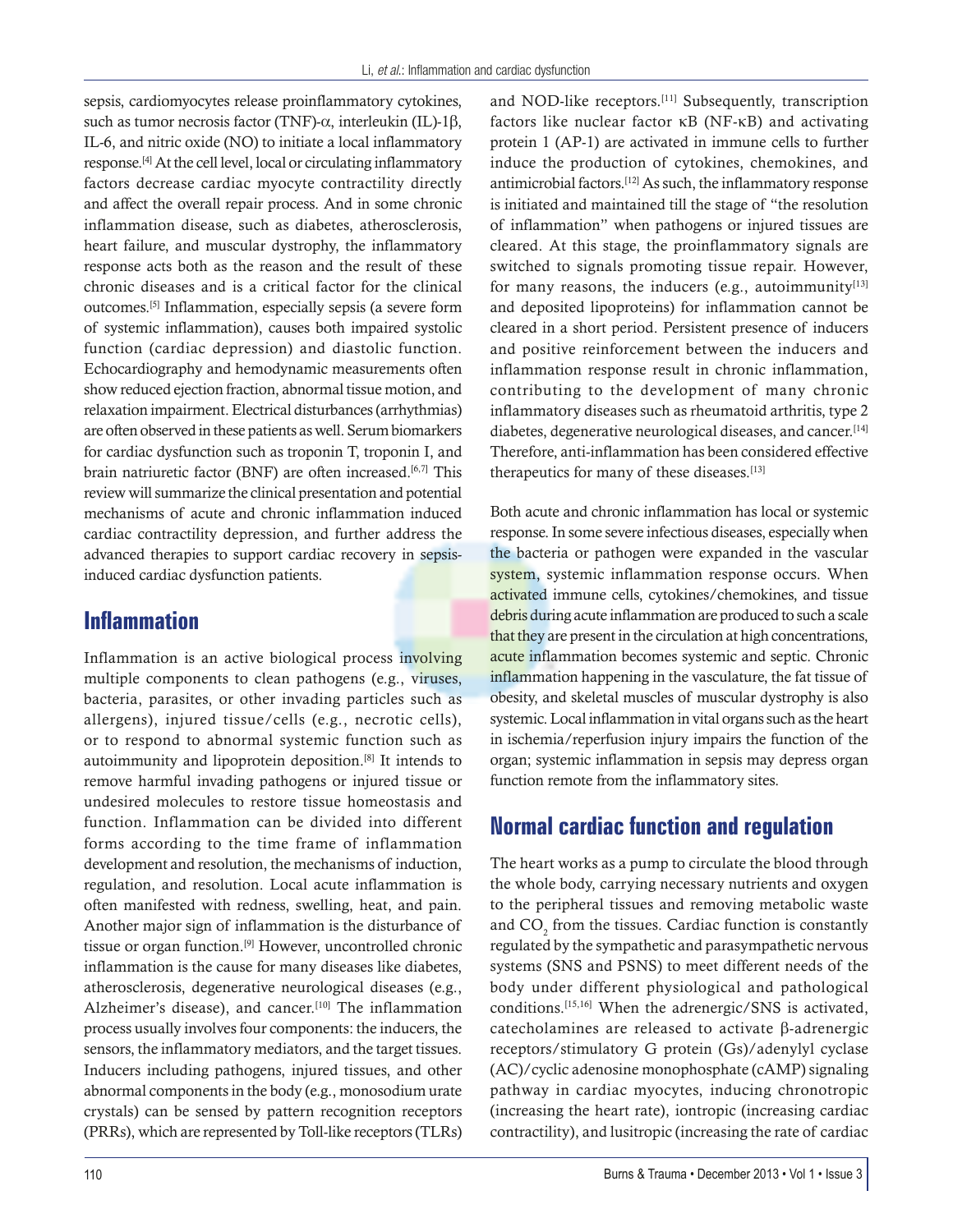relaxation) effects. Elevated cAMP in the sinoatrial node (SAN) cells directly increases the funny current  $(I_p)$ and activates protein kinase A (PKA) to enhance  $Ca^{2+}$ handling to accelerate the automaticity of these cells and the heart rate (chronotropy).<sup>[17]</sup> The pump function of the heart depends on cyclic contraction and relaxation of the contractile heart cells (cardiac myocytes) in concert.

#### **Calcium handling and excitation-contraction coupling in normal cardiac myocytes**

Calcium  $(Ca^{2+})$  plays a critical role in the contraction of muscles including skeletal, cardiac, and smooth muscles. Rhythmic rise and decay of cytosolic  $Ca<sup>2+</sup>$  (calcium transient) activates myocyte contraction. The rhythm of calcium transients is dictated by the excitation-contraction coupling process: When an electrical pulse propagates from the SAN to the atria and ventricles, it causes depolarization of cardiac myocytes by opening  $Na<sup>+</sup>$  channels. The depolarization of cardiac myocytes activates the L-type  $Ca^{2+}$ channels (LTCC) causing the opening of these channels. The small  $Ca^{2+}$  influx through the LTCC causes the release of  $Ca^{2+}$  from the sarcoplasmic reticulum (SR) through the ryanodine receptor (RyR) via a Ca<sup>2+</sup>-induced Ca<sup>2+</sup> release mechanism (CICR).<sup>[18,19]</sup> The binding of  $Ca^{2+}$  to troponin C removes the inhibitory effect of troponin I on the interaction between thin myofilament (actin) and thick myofilament (myosin) and initiates myocyte contraction. Subsequently, actin activates the myosin  $Ca^{2+}$ -adenosine triphosphatase (ATPase) which hydrolyzes adenosine triphosphate (ATP)

to cause the sliding of cross-bridges between the thin (actin) and thick filaments (myosin) and the cell develops force and shortens. This process is termed "excitation-contraction coupling" (EC coupling).<sup>[20]</sup> Cytosolic Ca<sup>2+</sup> is then removed by three pathways: Sequestrated back into the SR via the sarco/endoplasmic reticulum Ca<sup>2+</sup>-ATPase (SERCA), pumped out of the cell via sarcolemmal Ca2+-ATPase and transported out of the cell by the  $Na^{\dagger}/Ca^{\dagger}$  exchange (NCX). As the cytosolic free  $Ca^{2+}$  concentration decays, the myocyte relaxes.

This CICR process is facilitated by the special cardiac myocyte structure: The sarcolemmal membrane perpendicularly invaginates near the Z band where thin myofilaments attach and forms a specific subcellular structure termed "transverse (t) tubule system". The sarcolemmal membrane of the t-tubules and the membrane of the SR in close apposition (junctional SR membrane) form the structure dyad. The critical molecules involved in CICR, the LTCC and the RyR, are mainly located at the t-tubules and the junctional SR membrane, respectively [Figure 1]. The cleft between the membrane of the junctional SR and the membrane of the t-tubule is very narrow ( $\sim$ 12 nm). On the longitudinal SR membrane, there are phospholamban (PLB) and SERCA, which plays a major role in resequestrating  $Ca^{2+}$  back into the SR. The NCX is preferentially distributed within the t-tubules or on the membrane close to the t-tubules and sarcolemmal Ca<sup>2+</sup>-ATPase is evenly distributed on the sarcolemmal membrane.<sup>[21]</sup>



**Figure 1:** Scheme of cellular structures and molecules involved in excitation-contraction coupling in ventricular myocytes. The black stars indicate Ca<sup>2+</sup> ions. Solid lines indicate Ca<sup>2+</sup> influx into cytosol and dotted lines indicate Ca<sup>2+</sup> extrusion pathways. The thickness of the line indicates the relative contribution of each pathway. LTCC = L-type Ca<sup>2+</sup> channel, NCX = sodium-calcium exchanger, PLB = phospholamban, RyR = ryanodine receptor,  $SR =$  sarcoplasmic reticulum,  $SERCA =$  sarcoplasmic reticulum  $Ca<sup>2+</sup> ATPase$ .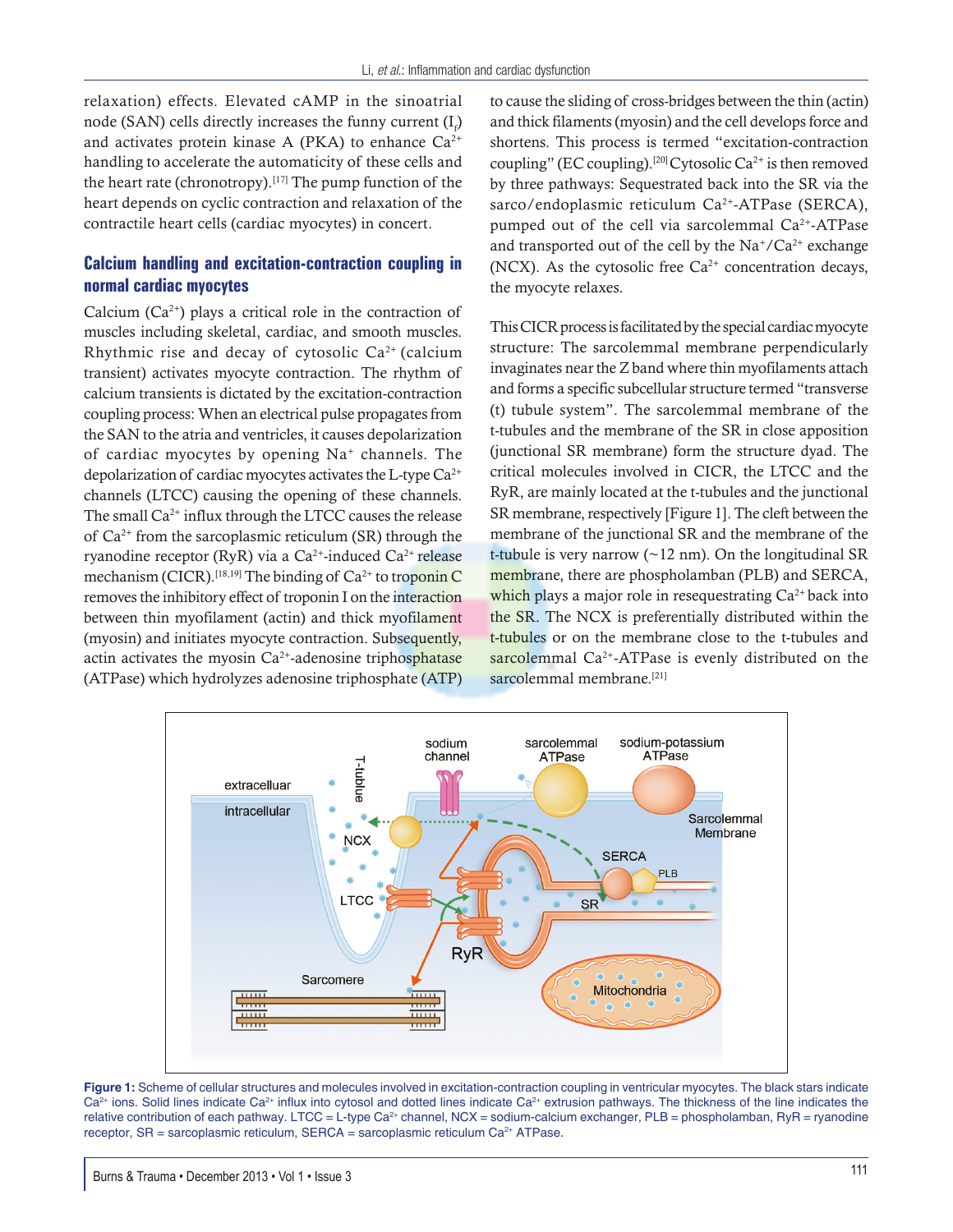#### **The regulation of excitation-contraction coupling (EC) coupling and cardiac contractility by the sympathetic system**

As aforementioned, cardiac contractility is mainly enhanced by the SNS. In cardiac myocytes, cyclic AMP increased by released catecholamines from the SNS activates PKA by binding to the regulatory subunit of PKA (PKA R) and relieving its inhibitory effect on the catalytic subunit of PKA (PKA C). PKA phosphorylates the LTCC (the responsible phosphorylation sites still controversial), PLB (at Ser16) and RyR2 (at Ser2814) to increase the activities of the LTCC, SERCA and RyR2. Consequently, the phosphorylation of these molecules by PKA results into a larger  $Ca^{2+}$  influx to load the SR, and a greater SR  $Ca^{2+}$  content, a stronger trigger for excitation-contraction coupling (ECC) and a faster, more coordinated and larger  $Ca^{2+}$  release from the SR. The greater Ca<sup>2+</sup> release into the cytosol (a greater Ca<sup>2+</sup> transient) induces stronger myocyte and cardiac contraction (inotropy). PKA also phosphorylates troponin I, reducing  $Ca<sup>2+</sup>$  affinity of the myofilament and thus promotes the dissociation of  $Ca^{2+}$  from the myofilament. This effect of PKA together with enhanced SERCA activity makes the removal of  $Ca^{2+}$  from the cytosol and the relaxation of the cardiac muscle faster and produces the lusitropic effect (lusitropy).[22] Recently, another cAMP sensor, the exchange protein directly activated by cAMP (EPAC), has been proposed to mediate the positive inotropic effect of the SNS excitation via phospholipase C and  $Ca<sup>2+</sup>/calmoduli$ ndependent protein kinase II (CaMKII).<sup>[23-27]</sup> However, the role of EPAC in acute regulation of  $Ca^{2+}$  handling in cardiac myocytes is still controversial.<sup>[28]</sup>

# **Cardiac dysfunction during inflammation**

#### **Diagnostic technology of monitoring cardiac function**

With invasive hemodynamic measurements, it was decades ago several animal studies and human observations have demonstrated impaired left ventricular systolic and diastolic function in septic shock.[29,30] Researchers also found abnormalities and parallel alterations in the right ventricle.[31] Nowadays, with the development of advanced diagnostic technology, the evidence of depressed myocardial function in sepsis patients exists not only in the abnormal hemodynamics, but also in some other parameters. Transthoracic echocardiography has become an important diagnostic tool for continuously monitoring cardiac function during hospitalization and provides real-time and direct information on cardiac performance rather than indirect implications of clinical signs alone; radionuclide techniques can also provide many of these parameters but the additional risk of radiation exposure limits its application in the critically ill patients. Doppler techniques are noninvasive and simple

to operate, but limited data can be obtained from this technique alone. Pulmonary artery catheter has been used for monitoring of myocardial performance in the critically ill over 20 years; however, how it should influence therapeutic decisions in clinic is still controversial.

#### **Cardiac dysfunction in acute inflammation/sepsis**

Sepsis has been characterized as an acute and complex systemic immune and inflammatory response to infections.<sup>[32]</sup> It usually occurs after acute and systemic injury, such as severe burn, trauma, and surgery, and leads to severe sepsis with acute organ dysfunction and septic shock (severe sepsis with persistent hypotension and not reversed with fluid resuscitation) when the host response to the global inflammatory response were amplified and dysregulated.<sup>[33]</sup> Myocardial dysfunction is present in 40% of sepsis patients and the mortality of sepsis patients with cardiac dysfunction is up to 70%. Although sepsis-induced myocardial suppression is occasionally lethal, moderate sepsis induces cardiac "hibernation" that could be advantageous by preventing stress induced cardiac injury.[34-36] However, to date the mechanistic basis for sepsis-induced cardiac dysfunction is still controversial.<sup>[6,7]</sup>

In the clinic, there are two types of sepsis-associated cardiovascular dysfunction according to the distinct hemodynamic characteristic: One is hyperdynamic state also called warm shock and the other is hypodynamic state also called cold shock. Warm shock was characterized by normal or high cardiac output and low systemic vascular resistance,[37] with which patients always have warm and flushed skin. Cold shock is associated with decreased cardiac output, hypotension, and clammy skin. Cold shock is more common and much more severe than warm shock. In the early stage of sepsis, decreased global blood volume leads to low cardiac output. With aggressive fluid resuscitation and improvement in intravascular volume, and in combination of septic shock patients' low systemic vascular resistance, many patients develop a high cardiac output.

#### **Cardiac dysfunction in chronic inflammation caused by muscular dystrophy**

Chronic inflammation occurring systemically or locally in the heart also has significant impact on cardiac function through many mechanisms. As the underlying causes of inflammation in chronic inflammation are different from those of acute inflammation, the underlying mechanisms for cardiac dysfunction by chronic inflammation include some distinct signaling pathways. We will use cardiac dysfunction induced by the chronic inflammation condition occurring in muscular dystrophy as an example here.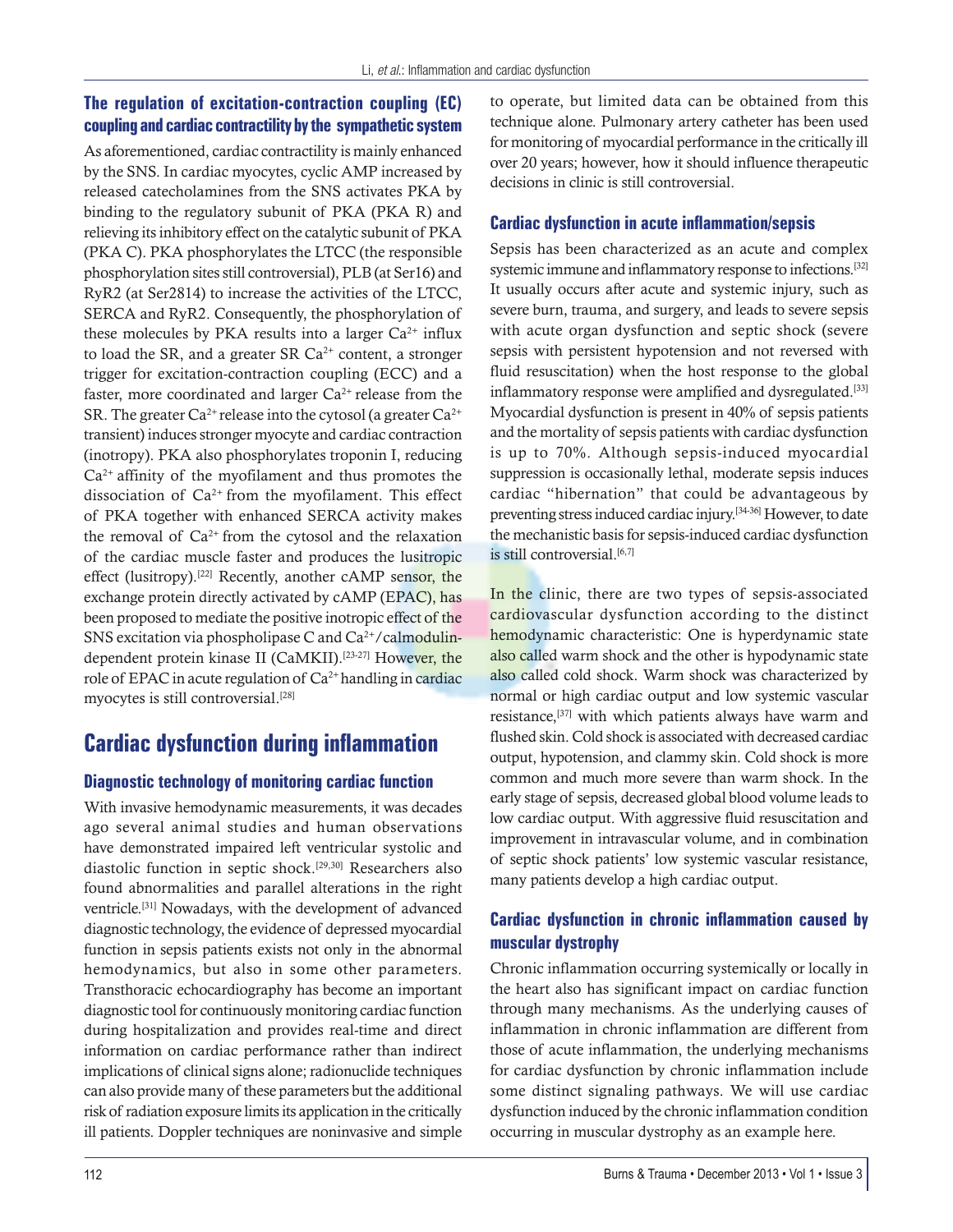Duchenne muscular dystrophy (DMD) is a rare inherited, X-linked recessive disease affecting the function of skeletal and cardiac muscles in 1 out of 3,600-6,000 live newborn males.[38] DMD patients have very poor quality of life and prognosis.[38] It leads to muscular dystrophy and eventually death in the young males. The early manifestation of this disease is the weakness in skeletal muscles and the loss of mobility due to the degeneration of skeletal muscles.[39] Weakening of the diaphragm results in the death of DMD patient due to respiratory failure. However, now with ventilation support, DMD patients can survive longer than a decade ago.[39] Thus more DMD patients are surviving with cardiac dysfunction and eventually dilated cardiomyopathy.[39] Cardiac dysfunction at rest is detected at the age of early teens or even at the age of 8-9 years with three-dimensional (3D) strain, torsion, and dispersion analyses.[40-44]

Cardiac dysfunction in DMD has long been recognized with initial pathology including myocyte hypertrophy, myocardial fibrosis, typical electrocardiographic abnormalities, and abnormal wall motion detected by early echocardiography. Cardiomyopathy in DMD generally starts as a preclinical or intermediate stage, with symptoms and signs of heart failure such as dyspnea, peripheral edema, and liver enlargement. However, in few patients the dilation could be the first manifestation of the heart involvement, caused by a diffusing disorganized fibrosis. The ability to detect overt cardiomyopathy increases with age, so that more than 80% of boys older than 18 years will have abnormal systolic function.<sup>[45]</sup>

Though it is believed that cardiac myocyte death is due to the loss of membrane integrity,  $Ca^{2+}$  overload and NO over production is the major contributor to cardiac dysfunction in DMD patients,[46,47] the underlying mechanisms for the development of dilated cardiomyopathy in DMD patients is still not entirely clear. Massive death of myocytes in the skeletal and cardiac muscles results in intense inflammation<sup>[48]</sup> and prostaglandin E2 (PGE2) production in DMD patients.[49,50] The role of systemic inflammation and local cardiac inflammation in cardiac dysfunction in DMD is still unclear. As we have recently shown, PGE2 is able to inhibit acute  $\alpha$ -adrenergic response via a phosphodiesterasecoordinated local cAMP regulation.[51] We have also observed that there is a blunted cardiac  $\alpha$ -adrenergic response of the heart of the mdx mouse, a mouse model of human DMD.

#### **Cardiac dysfunction with initial acute inflammation followed by chronic inflammation**

Some events such as myocarditis lead to acute inflammation then followed by chronic inflammation. Myocarditis is an inflammation of cardiac muscle caused by infectious (bacterial, viral, and fungal) and noninfectious (autoimmune, toxic, drug-induced hypersensitive, and vasculitic) insults that first induce an acute inflammation, and then chronic inflammation if the pathogens cannot be completely removed.[52] The incidence of myocarditis is not exactly known, but it accounts for 9.6% of unexplained heart failure and 12% of sudden death of patients younger than 40.[53] Approximately 21% patients having acute myocarditis develop dilated myopathy.[54] The 5-year survival rate of biopsy-proven myocarditis is about 50%. Virus infection is the most often cause of myocarditis.<sup>[52]</sup> During past 20 years, there is a shift of the virus causing myocarditis: In the middle and late 1990s, enterovirus especially coxsackie B virus, was the main cause of viral myocarditis; then adenoviruses were found as the major virus; in recent years, parvovirus B19 was found to be the major virus.<sup>[52]</sup> Myocarditis can be divided into three phases: Initial viral infection activating innate immune response by lysing cardiomyocytes and activating antigen-presenting cells; usually viruses are cleaned during the first phase without much damage to the heart. However, if viruses are not cleaned, the second phase with adaptive immune response is ensued. The adaptive immune response is more specific with T-cells and antibodies against some cardiac proteins such as myosin and  $\alpha$ -adrenergic receptor. In most patients, the viruses are cleaned after that but few patients may advance into the chronic "inflammatory cardiomyopathy" phase, which causes diastolic cardiomyopathy with depressed cardiac function.[52]

Most myocarditis patients recover after the initial phase without any clinical cardiac dysfunction. However, in some patients with myocarditis, acute inflammation could cause acute heart failure, arrhythmias, and sudden cardiac death.[52,55] A study by the European Study of the Epidemiology and Treatment of Cardiac Inflammatory Disease (ESETCID) found that 72% of myocarditis patients had dyspnea, 32% had chest pain and 18% had arrhythmias.<sup>[55]</sup> Physical examinations could find tachycardia, soft S1 sounds and S3 and S4 gallop, nonspecific ST-T wave changes, atrioventricular block, and intraventricular block.[56] In some patients, there are acute infarction like symptoms.

# **Mechanisms for cardiac dysfunction induced by inflammation**

#### **Mechanisms for cardiac dysfunction during sepsis**

Reversible myocardial depression is common in human septic shock. In most septic shock patients, ventricular dysfunction was evident at admission. Hemodynamic or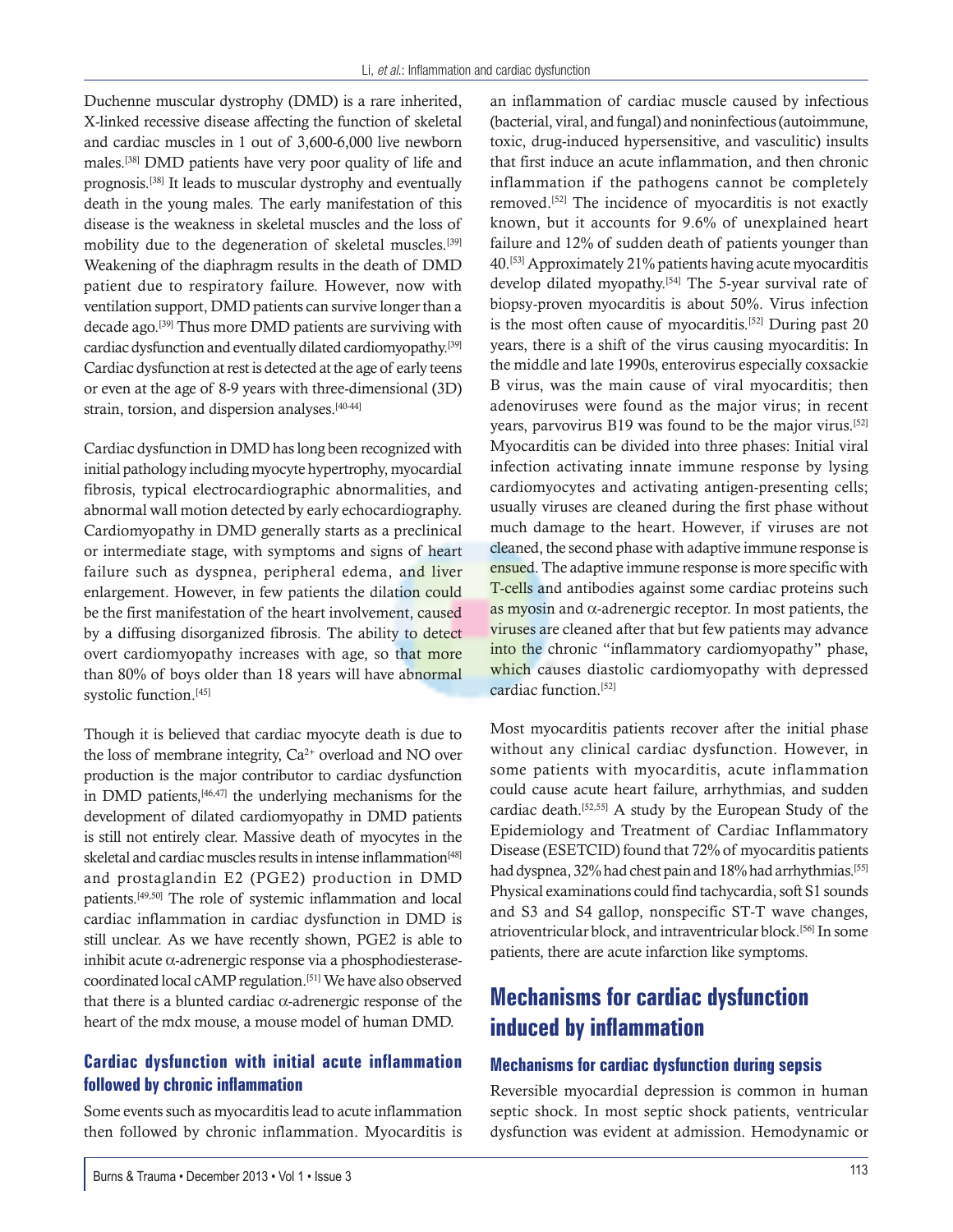echocardiography examination always show ventricular dilatation and decreased left ventricular ejection fraction (LVEF), and these abnormalities were more pronounced in survivors than in nonsurvivors. At the same time, survivors have better response with hemodynamic support during the monitoring period.<sup>[57]</sup> However, the latest metaanalysis did not show lower ejection fractions in survivors than nonsurvivors of severe sepsis or septic shock.[58] Early understanding of cardiac dysfunction in sepsis was based on the hypothesis of global myocardial ischemia, but later studies in animal and human showed high coronary blood flow and decreased myocardial oxygen utilization in sepsis.[59] Furthermore, studies found no significant changes at the organ, cellular, and molecular levels of depressed hearts of septic patients. Takasu *et al*., found myocyte death is rare in sepsis induced cardiac dysfunction patients.<sup>[60]</sup> All the evidence supports that sepsis-induced myocardial dysfunction is an acute and reversible response and much more like a self-protection response in emergency, so functional changes rather than anatomical abnormalities is the underlying pathophysiology. However, cardiac dysfunction in sepsis is multifactorial and involves multiple and complex pathways.

As mentioned above, most evidence showed acute cardiac dysfunction induced by septic stress is reversible in survivors within 7-10 days, supporting that the pathophysiology basis is functional rather than structural. The mechanisms of myocardial dysfunction are related to inflammatory response mediated by cytokines, oxidative stress and mitochondrial abnormalities, alterations of micro- and macrocirculation, metabolic changes and autonomic dysfunction, and NO and a derangement in catecholaminergic stimulation.<sup>[7,61]</sup> Endothelial dysfunction with consequent microcirculatory and mitochondrial dysfunction, and circulating factors are considered to be the most important mechanisms of acute inflammation induced myocardial dysfunction<sup>[62]</sup> [Figure 2].

Cytokines act as the most important mediators of the inflammatory process. TNF- $\alpha$  and IL-1 $\beta$  are postulated to play a key pathophysiologic role during sepsis. Serum levels of TNF- $\alpha$  and IL-1 $\beta$  are increased during an inflammatory response, imposing a negative inotropic effect on cardiomyocyte contractility.<sup>[63,64]</sup> Circulating IL-6, IL-8, and IL-10 are potent cardiomyocyte contractility depressor.[65] Some *in vitro* studies have shown that the depression of cardiomyocyte contractility induced by septic serum is not directly dependent on elevated levels of TNF- $\alpha$ and IL-1 $\beta$ , but Duncan *et al.* revealed that TNF- $\alpha$  and IL- $1\beta$  increase the SR Ca<sup>2+</sup> leak from the SR, contributing to the depressed Ca<sup>2+</sup> transient and contractility.<sup>[66]</sup> Maass and coworkers found that burn injury or burn serum pretreatments increases cardiomyocyte cytosolic and mitochondrial  $Ca^{2+}$  and promotes myocyte secretion of TNF- $\alpha$ , IL-1 $\beta$ , and IL-6, which induce mitochondrial injury of cardiomyocytes during sepsis and burn trauma.<sup>[67]</sup> The circulating levels of thrombopoietin (TPO) is increased by as much as two-folds than in the healthy person accompanied by increased monocyte-platelet aggregation (i.e., P-selectin expression) in burn patients with sepsis.<sup>[68]</sup> Much has been done to verify the important role of TLR4 as a mediator of septic shock and myocardial infarction (MI)-induced cardiac



**Figure 2:** Mechanisms for cardiac dysfunction induced by inflammation.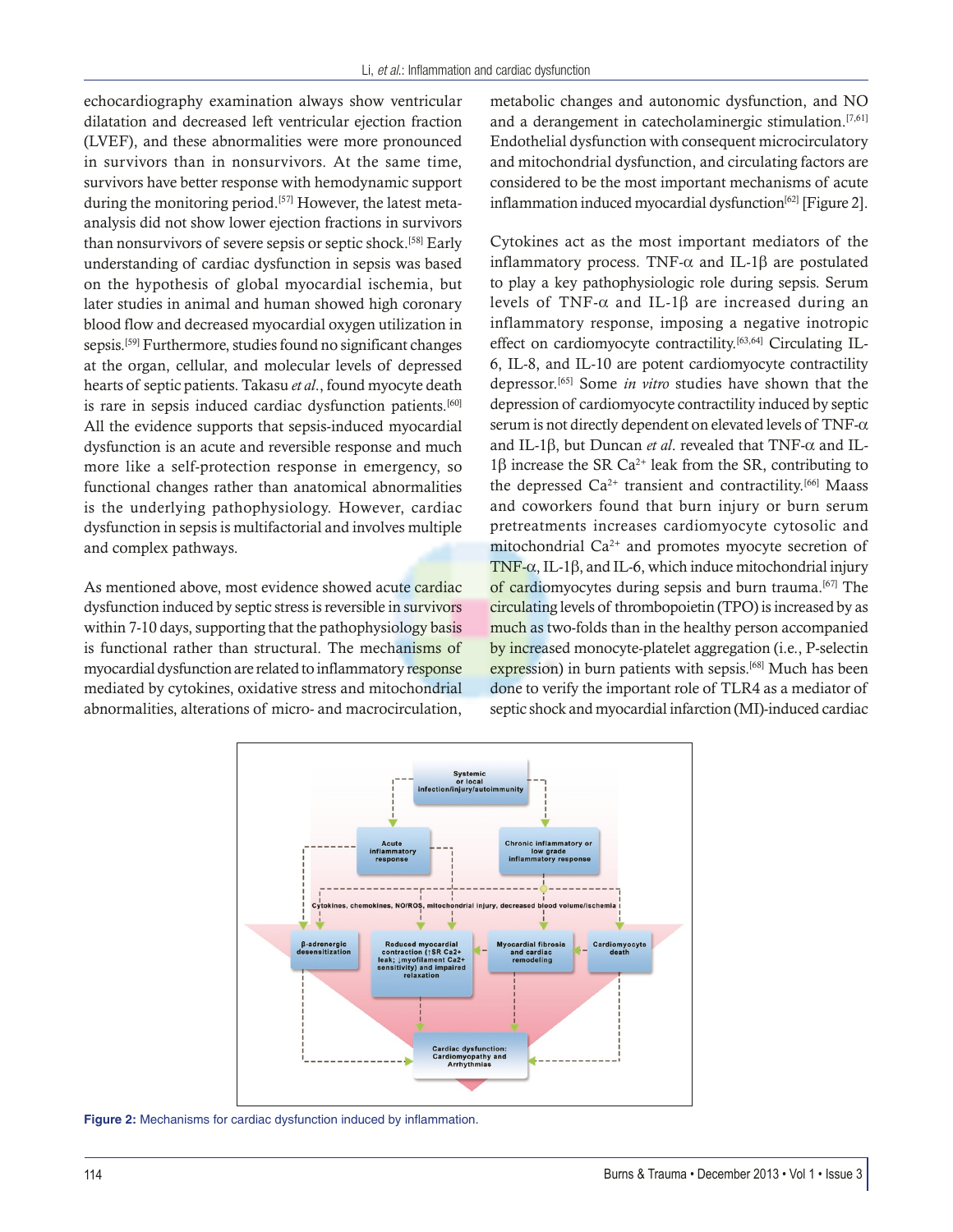dysfunction in the acute phase as well.[4] Besides classical cytokines, some new inflammation mediators (IL-7, IL-17A, IL-22, and IL-33), soluble receptor sTREM-1, stress mediators HMGB1, histones glycoprotein osteoponitin, lipid mediators (S1P and RvD2), resistin adipokines (adiponectin and visfatin), vasoactive peptides (ghrelin, AM/AMBP-1, and ET-1), and growth factor (MFC-E8) were verified to participate in the inflammatory response during sepsis.<sup>[69]</sup> However, the roles of these mediators in cardiac dysfunction during sepsis have not been studied.

NO not only plays an important role in the development of sepsis induced cardiac dysfunction, but also has protective effects. Chronic stress and inflammation have dysfunctional NO signaling and insulin resistance which affect many tissues, including the vasculature, the myocardium, and the musculature.[70] The ensuing vascular dysfunction and metabolic disturbances over time evolve into cardiometabolic diseases.[70] The high level of NO produced by NO synthase  $2$  (NOS<sub>2</sub>) leads to systemic hypotension and myocardial dysfunction associated with sepsis. The increases in NO production during sepsis can increase S-nitrosylation of proteins that may lead to cardiac dysfunction. Sips *et al*., found that increasing S-nitrosoglutathione reductase (GSNOR), an enzyme promoting denitrosylation activity, can improve myocardial dysfunction during sepsis by reducing protein S-nitrosylation during sepsis and thus increasing cardiac myofilament sensitivity to Ca<sup>2+</sup>.<sup>[71]</sup> However, clinical trials using nonselective NOS inhibitors showed increased mortality in septic patients, suggesting a protective role of nitric oxide synthase 1 (neuronal NOS)(NOS1) and/or nitric oxide synthase 3 (endothelial NOS) (NOS3) in sepsis.[72] Cardiomyocyte-specific NOS3 overexpression mice having increased myocardial NO levels can attenuate endotoxininduced reactive oxygen species (ROS) production and increase total SR  $Ca^{2+}$  load and myofilament sensitivity to  $Ca<sup>2+</sup>$ , thereby reducing cardiac depression (reduced cardiac contractility) in septic shock mice.[72] It seems that local NO production combined with cytokine release plays a key pathophysiological role during early stage of sepsis.[73]

Mitochondrial derangement plays a key role in the mitochondrial bioenergetic dysfunction in tissue injury and sepsis-associated multiorgan failure.<sup>[74]</sup> Cell death is rare in sepsis-induced cardiac dysfunction, but sepsis-induced focal mitochondrial injury occurs. Though till now there is no direct evidence to prove the relationship between the morphologic change of mitochondria and cardiomyocyte function depression, the mitochondrial swelling of the septic cardiomyocyte is relevant to sepsis-induced myocardial depression.<sup>[60]</sup> Zang *et al.*, demonstrated that sepsis leads to mitochondria membrane damage to increase ROS and change the defense capability to ROS;[75] they also found that inhibiting of mitochondrial ROS by a mitochondria-targeted vitamin E in a sepsis animal model can protect mitochondrial function and attenuate tissue-level inflammation to improve cardiac function during sepsis.[76]

Altered myofilament  $Ca^{2+}$  sensitivity, abnormal calcium homeostasis, and defects in cardiomyocyte coupling by gap junctions have also been proposed as potential causes of sepsis-induced cardiac depression though it is still unclear which is the major cause. Many studies have shown reduced  $Ca<sup>2+</sup>$  sensitivity of the myofilament of cardiomyocytes during sepsis.<sup>[77,78]</sup> The reduced myofilament  $Ca^{2+}$  sensitivity is more related to the changes of the regulatory proteins (tropomyosin and troponin) rather than the changes of the structural myofilament proteins (actin and myosin) because the maximal  $Ca^{2+}$ -activated tension tends to be unchanged.<sup>[77,79]</sup> Levosimendan, a troponin-C Ca<sup>2+</sup>sensitizer, markedly enhanced left ventricular function in animals with experimental septic shock,[80] but Behrends and Peters<sup>[81]</sup> reported reduced  $Ca^{2+}$  sensitivity during sepsis was not due to troponin-C, but probably increased troponin-I phosphorylation.[79] There are also reports showing that critical molecules involved in  $Ca<sup>2+</sup>$  handling including the L-type  $Ca^{2+}$  channel,<sup>[82]</sup> the  $Ca^{2+}$  release channel RyR2<sup>[83]</sup> and SERCA,<sup>[84]</sup> are reduced during sepsis, contributing to reduced cardiac myocyte contractility. Also, the phosphorylation of phospholamban could be decreased, enhancing the inhibitory effect of PLB on SERCA and reducing Ca2+ uptake into the SR.[85] The potential increased  $Ca<sup>2+</sup>$  leak from the SR through RyR may decrease SR  $Ca<sup>2+</sup>$  content and increase diastolic  $Ca<sup>2+</sup>$  to cause both systolic and diastolic cardiac dysfunction.<sup>[86]</sup> However, the molecular signaling involved in inflammation-regulated  $Ca<sup>2+</sup>$  handling needs to be further defined.

An underlying mechanism for cardiac depression after acute or chronic inflammation is that excess activation of the SNS leads to adverse cardiac remodeling and a blunted adrenergic response. But how the cytokines or inflammation signal affects β-adrenergic signal is not clear. PGE2 is found to be elevated quickly after burn or in sepsis.[87] We recently found that PGE2 stimulation can attenuate the adrenergic-induced cardiac contractile response in animal hearts and cardiac myocytes via activating phosphodiesterase 4Ds (PDE4Ds), a novel mechanism might contribute to reduced  $\beta$ -adrenergic reserve of the heart,<sup>[51]</sup> but also provide cardioprotection against  $\beta$ -adrenergic overactivation.

During chronic inflammation, the cytokines, chemokine, NO, ROS, and altered  $Ca^{2+}$  handling could have similar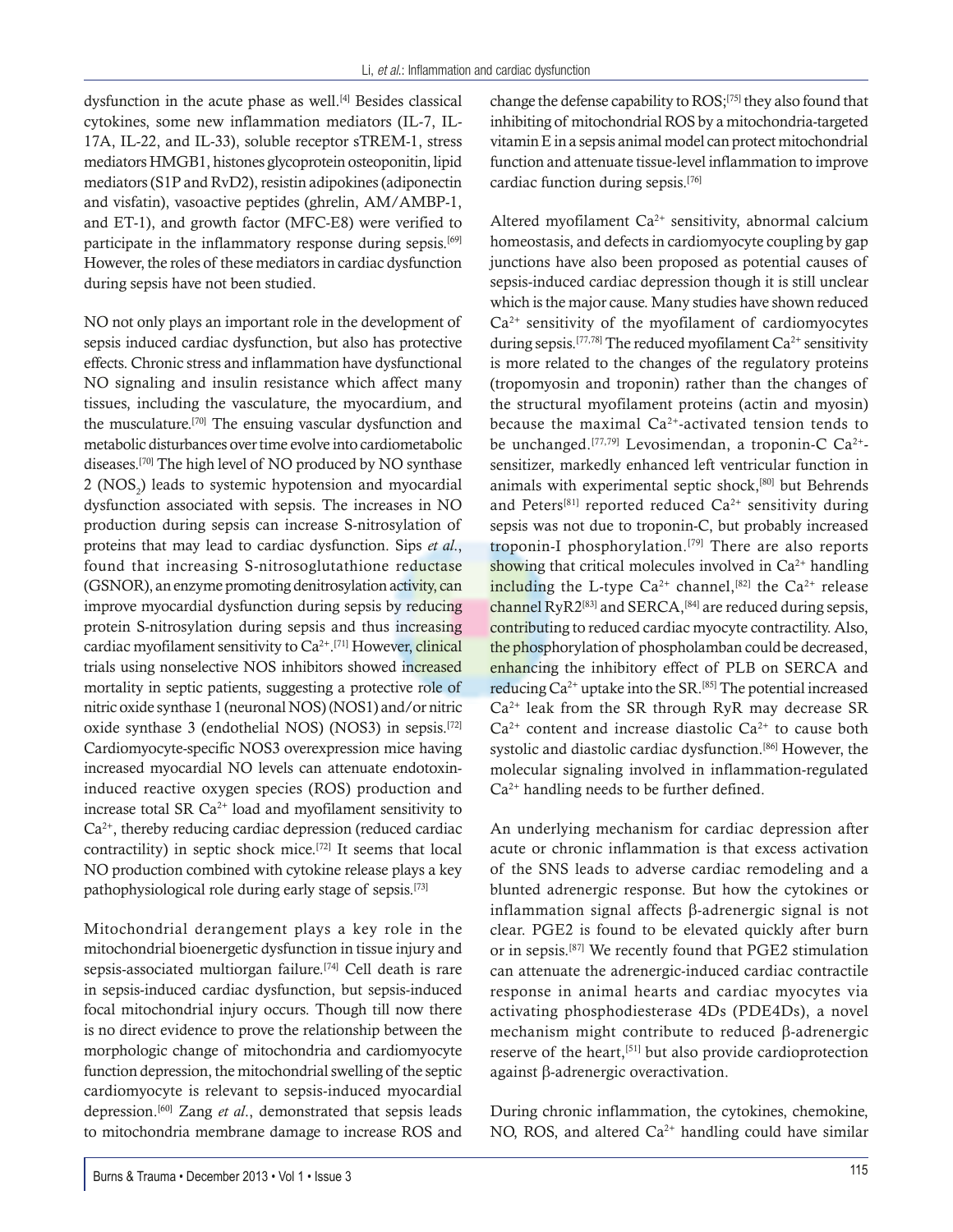effects as they exert during acute inflammation but in general, local concentrations of these factors may be low. However, prolonged presence of these factors at low concentrations induces adverse cardiac remodeling via promoting myocyte hypertrophy and apoptosis, the differentiation of fibroblast into myofibroblasts and extracellular matrix protein production (fibrosis).<sup>[88]</sup> Myocardium fibrosis impairs cardiac diastolic function. Both  $Ca^{2+}$  and NO in cardiac and respiratory muscle pathways have been shown to be important to the etiology of DMD. In DMD, the preservation of relatively normal calcium reuptake and diastolic/systolic sheet mechanics throughout the rest of the heart, together with the rapid reversibility of functional defects by reducing cytosolic calcium, points to the significance of regional mechanical factors in the progression of the disease.<sup>[89]</sup> Interestingly, some inflammatory factors in chronic inflammation can be both detrimental and beneficial. For example, while TLR4 initiates inflammation, it might also protect the myocardium.[90] The activation of TLRs leads to nuclear translocation of NF-kB to induce the production of cytokines and adhesion molecules in immune cells and nonimmune cells such as endothelial cells, fibroblasts, and cardiomyocytes. These cytokines plays critical roles in myocarditis and cardiomyopathy.[91] Protease activated receptor 1 and 2 (PAR1 and PAR2),<sup>[92]</sup> IL-1β,<sup>[93]</sup> IL-6,<sup>[94]</sup> and IL-18[95] also stimulate cardiomyocyte hypertrophy. IL-18 may be proapoptotic and prohypertrophic as well.<sup>[95]</sup>

In summary, the mechanisms for cardiac dysfunction induced by inflammation have not been fully understood and it seems that multiple underlying mechanisms for cardiac dysfunction for both acute and chronic inflammation are overlapping. There could be difference in the relative contribution to each inflammatory condition and to different stages of inflammation.

# **Treatments**

#### **General considerations for treating cardiac dysfunction during inflammation**

The guidelines for management of severe sepsis and septic shock $[33]$  provide details about the grading and evaluation system, and different treatments for different stage of sepsis and septic shock. The guidelines also emphasize the importance that acute management of sepsis and septic shock is the foundation of improved outcomes for this group of critically ill patients. The basic principle for treating diseases is early diagnosis for early treatment, so is the same for sepsis induced myocardial dysfunction. Early detection of sepsis induced myocardial injury is based on the biomarkers and noninvasive diagnostic methods. Cardiac troponins are regulatory proteins of the cardiac muscle, and they are highly sensitive and specific markers of myocardial damage. Cardiac troponin I (cTnI) and cardiac troponin T (cTnT) are released as a result of myocardial cell injury though they are also elevated in some other acute diseases, such as acute coronary syndrome, acute kidney injury, and pulmonary embolism. High troponin or brain natriuretic peptide (BNP) levels are associated with myocardial dysfunction and a higher mortality.[96] In Lupia *et al*.'s study, they found increased circulating levels of TPO after burn injury, as much as two-fold of that in the healthy. Additionally, they also found increased monocyte platelet aggregation in burn patients with sepsis, which can be a potential indicator for developing sepsis, microvascular dysfunction, and multiorgan failure.[68] Myocardial function is depressed in sepsis and is an important prognosticator in the critically ill patients. The degree and recovery time of sepsis-induced cardiac dysfunction is determined by the severity of sepsis, but cardiac dysfunction can be reversible in most survivors. In animal studies, it was found that the amount of transcripts of genes related to the TLR2/MyD88 (TLR 2/ myeloid differentiation factor 88) and JAK/STAT (Janus kinase/signal transducer and activator of transcription) inflammatory pathways,  $\beta$ -adrenergic signaling, and intracellular calcium cycling was significantly correlated with the extent of cardiac dysfunction.<sup>[97]</sup>

As for treatment, there is no specific treatment for sepsis induced myocardial dysfunction. Current general therapeutic strategies include controlling infection, hemodynamic support, modulation of the host response and critical care support.[74] Although a lot of evidence speculates that stress induced myocardial dysfunction as a temporary compensatory mechanism advantageous for patients, but septic shock patients still require the use of inotropic agents and/or vasopressors to maintain adequate mean arterial pressure, oxygen delivery, and myocardial contractility.[60] It also requires an adequate systemic fluid support to maintain perfusion pressures and sufficient blood flow for regional and global demands.

To treat chronic inflammation induced cardiac dysfunction such as the one happening in DMD patients, anitimmune therapy has not been successful yet<sup>[98]</sup> and cardioprotective therapy is used to ameliorate cardiac remodeling and dysfunction. While efforts continue toward optimizing cardiac and respiratory care for DMD patients, there is no cure for this disease and treatment is limited to glucocorticoids to prolong ambulation and drugs to treat the cardiomyopathy.[98] The treatments used for the DMD cardiomyopathy are based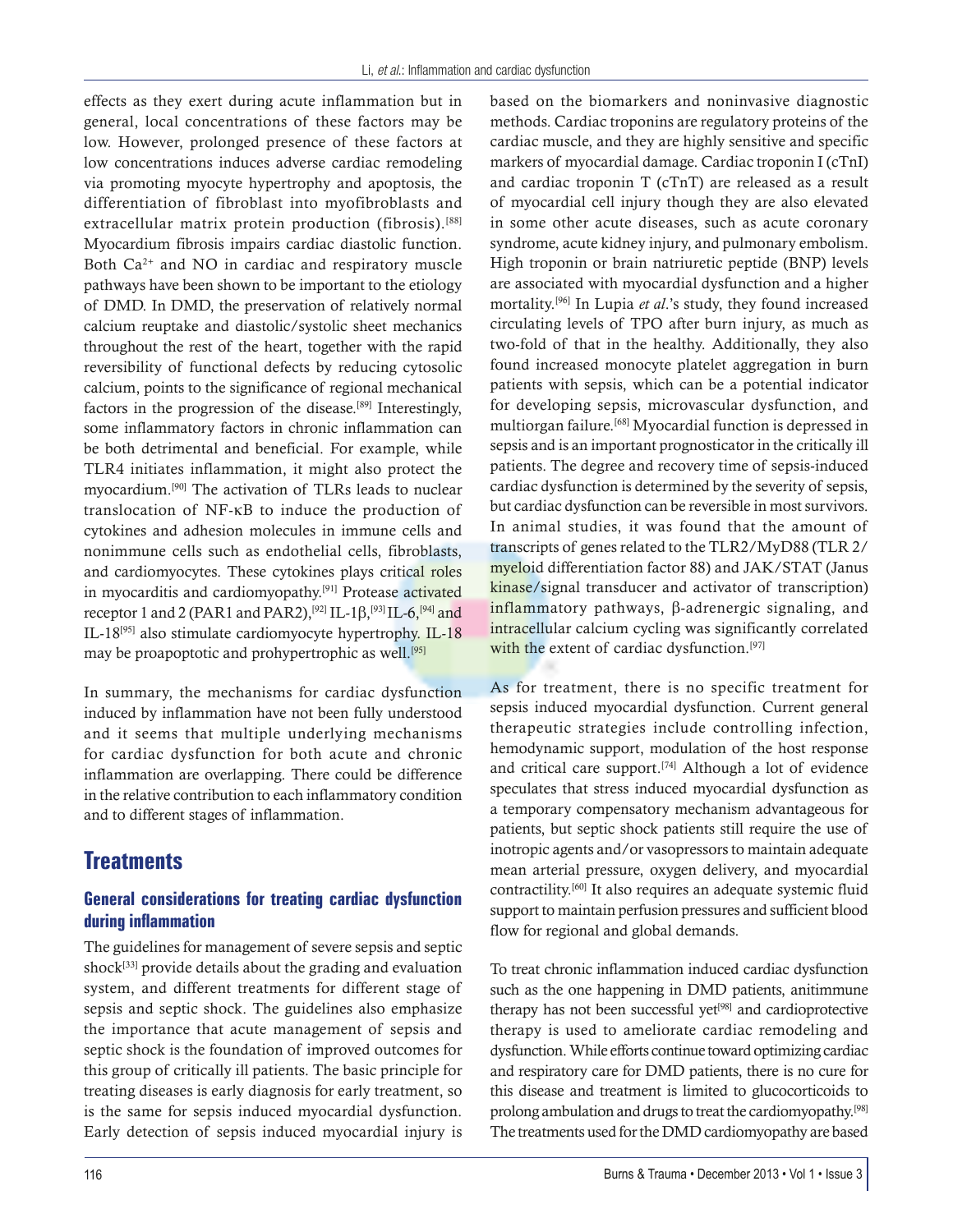on the weakness of cardiac function. Supportive approaches for ventilation and circulation can be used to improve the quality of life and natural history of DMD patients.<sup>[99]</sup> Plasma cytokines during chronic inflammation and acutephase reactants, including TNF $\alpha$ , IL-6, C-reactive protein, and fibrinogen, can be monitored in DMD to follow-up the progression of the disease.<sup>[100]</sup>

#### **Cardioprotective therapy**

As aforementioned, despite treating the primary diseases, cardioprotective therapies for acute or chronic inflammation induced myocardial dysfunction are important. In sepsis or  $DMD$  patients,  $\beta$ -blockers as a classic drug to treat cardiac diseases are not only having the effects of preventing ischemia, decreasing oxygen demand, and TNF production $[7]$ ; they also reduce local and systemic inflammation.[101] Cardiac inotropy can be increased by levosimendan, istaroxime, or omecamtiv mecarbil without greatly increasing cellular oxygen demands. Heart rate reduction with ivabradine reduces myocardial oxygen expenditure and ameliorates diastolic filling. Immunomodulation and nutrition support are also important to protect cardiac function because stress and inflammation are catabolic processes. All these treatments can be used preventively.

#### b**-adrenergic blockade and angiotensin II receptor blockade**

The benefits of  $\beta$ -blockade have been demonstrated in clinical trials of pediatric severe burn, heart failure, severe trauma, and traumatic brain injury.<sup>[7]</sup> As  $\beta$ -adrenergic stress is a major factor in sepsis-induced myocardial dysfunction, the use of  $\beta$ -blocking agents could be beneficial. However, this is still controversial as it may have potential negative inotropic effect in patients with sepsis induced myocardial dysfunction. There are several experimental studies using  $\beta$ -blockers in sepsis, showing mortality reduction if commenced before a septic insult.<sup>[7]</sup> In an animal model with sepsis,  $\beta$ -blocker showed promising effect on reducing heart rate, maintaining cardiac stroke volume, and reducing inflammation and the organ injury.[102-104] In burned children, treatment with propranolol (a nonselective  $\beta$ -blocker) during hospitalization attenuates hypermetabolism and reverses muscle-protein catabolism.[105] Preexisting b-blockers treatment has the potential to improve adult burn outcomes as well.<sup>[106]</sup> However, post injury treatment needs to be further studied in randomized clinical trials too. Study with two rat models, adjuvant arthritis and subcutaneous air pouch edema, showed antiarthritic effects by carvedilol. Carvedilol, a  $\alpha$ 1-,  $\beta$ 1-, and  $\beta$ 2-adrenergic receptor blocker that can increase eNOS activity,[70] attenuated leukocyte migration, oxidative stress response, and the production of proinflammatory cytokines (TNF- $\alpha$  and IL-6) and eicosanoids (PGE2 and LTB4).<sup>[107]</sup> Besides traditional inhibition of AT1 to AT2 receptors, angiotensinogen converting enzyme (ACE) inhibitors also have positive effects on chronic inflammation in atherosclerosis. Though they cannot reverse cardiac remodeling, they can reduce acute cardiovascular events during inflammation.<sup>[108-110]</sup> Angiotensin receptor blockers (ARBs) have the similar clinical effects as ACE inhibitors though they work through different mechanisms, like increasing NO bioavailability and improving insulin sensitivity.[70]

#### **Levosimendan**

Levosimendan is a new pharmacological agent used in the management and treatment of acute and chronic heart failure. Unlike other inotropic agents, as a myofilament calcium sensitizer, it can improve cardiac performance without activating the SNS and changing oxygen consumption. Levosimendan binds to the N-terminal of troponin C with high affinity at high  $[Ca^{2+}]$ <sub>i</sub> that can only be reached during systole, prolonging the interaction of myosin and actin filaments through the inhibition of troponin I.<sup>[111]</sup> Levosimendan have been applied in some observational studies, such as a perioperative use, cardiogenic shock, sepsis, and right ventricular dysfunction.<sup>[112]</sup> Levosimendan has vasodilatory and cardioprotective effects mediated by opening ATP-dependent  $K^+$  channels and mitochondrial ATP-sensitive potassium (mito.K(ATP)) channels in cardiac myocytes and vascular smooth muscle cells.[113] This inotropic agent also has mild PDE inhibitory action.<sup>[114]</sup> Moreover, there is evidence that levosimendan has additional anti-inflammatory effect in the prevention or treatment of acute or chronic inflammation depending on the pathogenic factor.<sup>[115]</sup> Doorduin and coworkers<sup>[116]</sup> found levosimendans improve contractile function of the diaphragm in the acquired diaphragm muscle weakness patients. However, there is no related report using levosimendan to treat DMD that can potentially be treated with this drug.

#### **Ivabradine**

Ivabradine is a selective inhibitor of the hyperpolarization activated cyclic-nucleotide-gated  $I_f$ .  $I_f$  is important for generating the pacemaking current, and responding to β-adrenergic stimulation of the SAN cells. The  $(I_{\rho})$  blocker ivabradine reduces heart rate and improves systolic function without causing apparent direct hemodynamic effects. Contrary to  $\beta$ -blockers, ivabradine has no hypotensive character. When body suffers stress including sepsis, burn, and trauma; the heart rate is accelerated causing tachycardia.[117,118] Lots of studies have demonstrated that the heart rate is a major independent cardiovascular risk factor for adverse prognosis.[119] Reduction of heart rate is the main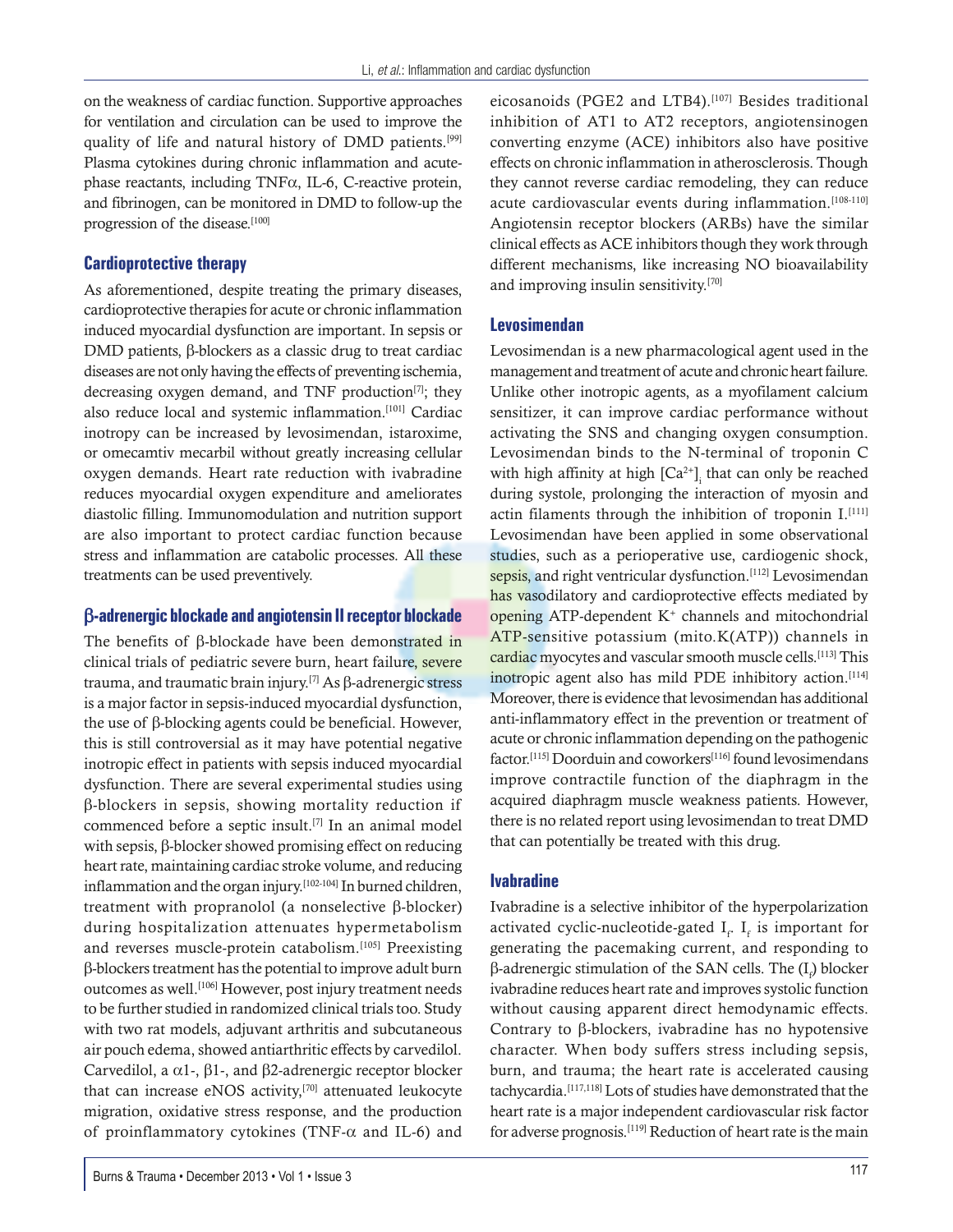effect of ivabradine and protects the myocardium against ventricular dysfunction induced by tachycardia. These effects can improve endothelial function, modulate immune cells and enhance a long-term adaptation in calcium handling.<sup>[120]</sup> In a dystrophy case report, ivabradine normalizes sinus tachycardia and heart failure in Becker's muscular dystrophy patients with dilated cardiomyopathy and reduces arrhythmic events and left ventricular remodeling.<sup>[121]</sup>

#### **Prospect**

Both acute (e.g., sepsis and acute myocarditis) and chronic inflammation (e.g., muscular dystrophy) can cause cardiac dysfunction, which is an often cause of mortality and morbidity in medical conditions causing inflammation. However, inflammation may also exert protection on the heart. Many mechanisms including signaling pathways involving cytokines and chemokines, NO, and  $Ca^{2+}$  and β-adrenergic system are underlying both the detrimental and salutary effects of inflammation. Anti-inflammatory clinical trials have not succeeded thus far. Current treatments for cardiac dysfunction after inflammation focus on cardiovascular support, limiting cardiac injury and adverse remodeling with inhibition of b-adrenergic and the reninangiotensin-aldosterone system (RAAS) systems, and reducing heart rate. A better understanding of the underlying mechanisms for both detrimental and protective effects of inflammation under different conditions in the heart is needed for future development of effective therapy to prevent cardiac injury caused by inflammation while at the same time to preserve necessary and protective aspects of inflammation.

### **References**

- 1. Rendon JL, Choudhry MA. Th17 cells: Critical mediators of host responses to burn injury and sepsis. J Leukoc Biol 2012;92:529-38.
- 2. McEvoy C, Kollef MH. Determinants of hospital mortality among patients with sepsis or septic shock receiving appropriate antibiotic treatment. Curr Infect Dis Rep 2013;15:400-6.
- 3. Xie B, Xiao SC, Peng XD, Zhu SH, Lv KY, Li HY, *et al*. Epidemiology and outcome analysis of severe extensive burns: A 12-year summary of 103 cases in a burn center in China. J Burn Care Res 2012;33:e127-32.
- 4. Avlas O, Fallach R, Shainberg A, Porat E, Hochhauser E. Toll-like receptor 4 stimulation initiates an inflammatory response that decreases cardiomyocyte contractility. Antioxid Redox Signal 2011;15:1895-909.
- 5. Freigang S, Ampenberger F, Weiss A, Kanneganti TD, Iwakura Y, Hersberger M, *et al*. Fatty acid-induced mitochondrial uncoupling elicits inflammasome-independent IL-1alpha and sterile vascular inflammation in atherosclerosis. Nat Immunol. 2013;14:1045-53.
- 6. Zanotti-Cavazzoni SL, Hollenberg SM. Cardiac dysfunction in severe sepsis and septic shock. Curr Opin Crit Care 2009;15:392-7.
- 7. Romero-Bermejo FJ, Ruiz-Bailen M, Gil-Cebrian J, Huertos-Ranchal MJ. Sepsis-induced cardiomyopathy. Curr Cardiol Rev 2011;7:163-83.
- 8. Freire MO, Van Dyke TE. Natural resolution of inflammation. Periodontol 2000. 2013;63:149-64.
- 9. Majo G, editor. The healing hand-man and wound in the ancient World. Cambridge: Harvard University Press; 1975.
- 10. Medzhitov R. Inflammation 2010: New adventures of an old flame. Cell 2010;140:771-6.
- 11. Kumar H, Kawai T, Akira S. Pathogen recognition by the innate immune system. Int Rev Immunol 2011;30:16-34.
- 12. Peng SL. Transcription factors in autoimmune diseases. Front Biosci 2008;13:4218-40.
- 13. Doria A, Zen M, Bettio S, Gatto M, Bassi N, Nalotto L, *et al*. Autoinflammation and autoimmunity: Bridging the divide. Autoimmun Rev 2012;12:22-30.
- 14. Kim YW, West XZ, Byzova TV. Inflammation and oxidative stress in angiogenesis and vascular disease. J Mol Med 2013;91:323-8.
- 15. Xiang L, Hester RL. Cardiovascular Responses to Exercise. In: Granger DN, Granger J, editors. Jackson, MS 39216. San Rafael: Morgan and Claypool Life Sciences. 2012. 126.
- 16. Lahiri MK, Kannankeril PJ, Goldberger JJ. Assessment of autonomic function in cardiovascular disease: Physiological basis and prognostic implications. J Am Coll Cardiol 2008;51:1725-33.
- 17. Vinogradova TM, Lakatta EG. Regulation of basal and reserve cardiac pacemaker function by interactions of cAMP-mediated PKA-dependent Ca2+ cycling with surface membrane channels. J Mol Cell Cardiol 2009;47:456-74.
- 18. Fabiato A. Calcium-induced release of calcium from the cardiac sarcoplasmic reticulum. Am J Physiol 1983;245:C1-14.
- 19. Fabiato A. Time and calcium dependence of activation and inactivation of calcium-induced release of calcium from the sarcoplasmic reticulum of a skinned canine cardiac Purkinje cell. J Gen Physiol 1985;85:247-89.
- 20. Bers DM. Cardiac excitation-contraction coupling. Nature 2002;415:198-205.
- 21. Bers DM. Calcium cycling and signaling in cardiac myocytes. Annu Rev Physiol 2008;70:23-49.
- 22. Woo AY, Xiao RP. beta-Adrenergic receptor subtype signaling in heart: From bench to bedside. Acta Pharmacol Sin 2012;33:335-41.
- 23. Oestreich EA, Malik S, Goonasekera SA, Blaxall BC, Kelley GG, Dirksen RT, *et al*. Epac and phospholipase Cepsilon regulate Ca2+ release in the heart by activation of protein kinase Cepsilon and calcium-calmodulin kinase II. J Biol Chem 2009;284:1514-22.
- 24. Cazorla O, Lucas A, Poirier F, Lacampagne A, Lezoualc'h F. The cAMP binding protein Epac regulates cardiac myofilament function. Proc Natl Acad Sci U S A 2009;106:14144-9.
- 25. Pereira L, Ruiz-Hurtado G, Morel E, Laurent AC, Metrich M, Domínguez-Rodríguez A, *et al*. Epac enhances excitationtranscription coupling in cardiac myocytes. J Mol Cell Cardiol 2012;52:283-91.
- 26. Pereira L, Cheng H, Lao DH, Na L, van Oort RJ, Brown JH, *et al*. Epac2 mediates cardiac beta1-adrenergic-dependent sarcoplasmic reticulum Ca2+ leak and arrhythmia. Circulation 2013;127:913-22.
- 27. Ruiz-Hurtado G, Dominguez-Rodriguez A, Pereira L, Fernandez-Velasco M, Cassan C, Lezoualc'h F, *et al*. Sustained Epac activation induces calmodulin dependent positive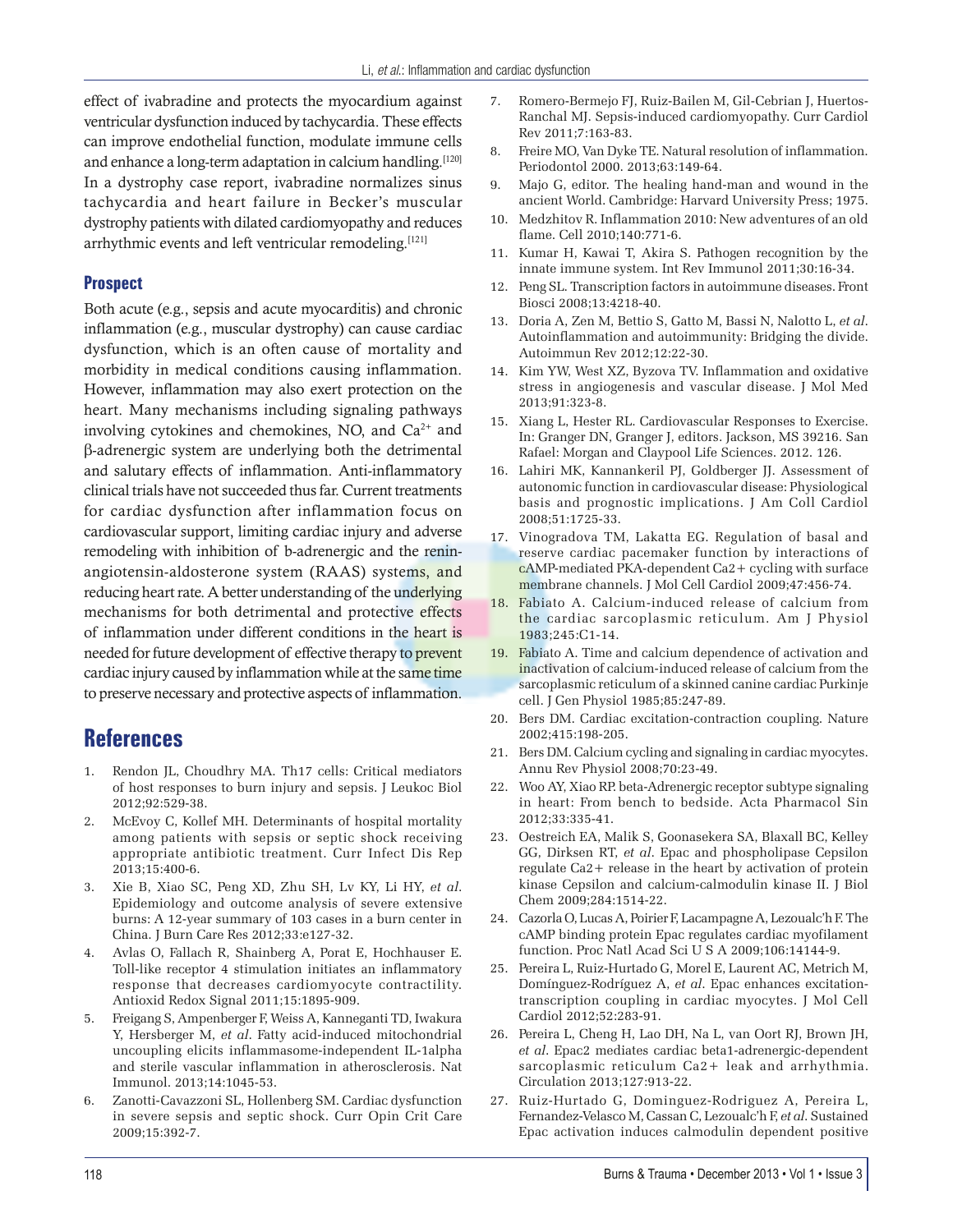inotropic effect in adult cardiomyocytes. J Mol Cell Cardiol 2012;53:617-25.

- 28. Smrcka AV, Oestreich EA, Blaxall BC, Dirksen RT. EPAC regulation of cardiac EC coupling. J Physiol 2007;584(Pt 3):1029-31.
- 29. Guntheroth WG, Jacky JP, Kawabori I, Stevenson JG, Moreno AH. Left ventricular performance in endotoxin shock in dogs. Am J Physiol 1982;242:H172-6.
- 30. Ellrodt AG, Riedinger MS, Kimchi A, Berman DS, Maddahi J, Swan HJ, *et al*. Left ventricular performance in septic shock: Reversible segmental and global abnormalities. Am Heart J 1985;110:402-9.
- 31. Parker MM, McCarthy KE, Ognibene FP, Parrillo JE. Right ventricular dysfunction and dilatation, similar to left ventricular changes, characterize the cardiac depression of septic shock in humans. Chest 1990;97:126-31.
- 32. Hunter JD, Doddi M. Sepsis and the heart. Br J Anaesth 2010;104:3-11.
- 33. Dellinger RP, Levy MM, Rhodes A, Annane D, Gerlach H, Opal SM, *et al*. Surviving Sepsis Campaign Guidelines Committee including The Pediatric Subgroup. Surviving Sepsis Campaign: International guidelines for management of severe sepsis and septic shock, 2012. Intensive Care Med 2013;39:165-228.
- 34. Kilbourn RG, Griffith OW, Gross SS. Pathogenetic mechanisms of septic shock. N Engl J Med 1993;329:1427-8.
- 35. Abraham E, Singer M. Mechanisms of sepsis-induced organ dysfunction. Crit Care Med 2007;35:2408-16.
- 36. Levy RJ, Deutschman CS. Cytochrome c oxidase dysfunction in sepsis. Crit Care Med 2007;35:S468-75.
- 37. Rabuel C, Mebazaa A. Septic shock:a heart story since the 1960s. Intensive Care Med 2006;32:799-807.
- 38. Bushby K, Finkel R, Birnkrant DJ, Case LE, Clemens PR, Cripe L, *et al*. Diagnosis and management of Duchenne muscular dystrophy, part 1:diagnosis, and pharmacological and psychosocial management. Lancet Neurol 2009;9:77-93.
- 39. Kaspar RW, Allen HD, Montanaro F. Current understanding and management of dilated cardiomyopathy in Duchenne and Becker muscular dystrophy. J Am Acad Nurse Pract 2009;21:241-9.
- 40. Mertens L, Ganame J, Claus P, Goemans N, Thijs D, Eyskens B, *et al*. Early regional myocardial dysfunction in young patients with Duchenne muscular dystrophy. J Am Soc Echocardiogr 2008;21:1049-54.
- 41. Ogata H, Nakatani S, Ishikawa Y, Negishi A, Kobayashi M, Ishikawa Y, *et al*. Myocardial strain changes in Duchenne muscular dystrophy without overt cardiomyopathy. Int J Cardiol 2007;115:190-5.
- 42. Mori K, Hayabuchi Y, Inoue M, Suzuki M, Sakata M, Nakagawa R, *et al*. Myocardial strain imaging for early detection of cardiac involvement in patients with Duchenne's progressive muscular dystrophy. Echocardiography 2007;24:598-608.
- 43. Takano H, Fujii Y, Yugeta N, Takeda S, Wakao Y. Assessment of left ventricular regional function in affected and carrier dogs with Duchenne muscular dystrophy using speckle tracking echocardiography. BMC Cardiovasc Disord 2011;11:23.
- 44. Fayssoil A. Usefulness of myocardial strain imaging in Duchenne muscular dystrophy. Int J Cardiol 2008;140:114-5.
- 45. Politano L, Nigro G. Treatment of dystrophinopathic cardiomyopathy: Review of the literature and personal results. Acta Myol 2012;31:24-30.
- 46. Allen DG, Gervasio OL, Yeung EW, Whitehead NP. Calcium and the damage pathways in muscular dystrophy. Can J Physiol Pharmacol 2010;88:83-91.
- 47. Allen DG, Zhang BT, Whitehead NP. Stretch-induced membrane damage in muscle: Comparison of wild-type and mdx mice. Adv Exp Med Biol 2010;682:297-313.
- 48. Deconinck N, Dan B. Pathophysiology of duchenne muscular dystrophy: Current hypotheses. Pediatr Neurol 2007;36:1-7.
- 49. Jackson MJ, Brooke MH, Kaiser K, Edwards RH. Creatine kinase and prostaglandin E2 release from isolated Duchenne muscle. Neurology 1991;41:101-4.
- 50. McArdle A, Foxley A, Edwards RH, Jackson MJ. Prostaglandin metabolism in dystrophin-deficient MDX mouse muscle. Biochem Soc Trans 1991;19:177S.
- 51. Liu S, Li Y, Kim S, Fu Q, Parikh D, Sridhar B, *et al*. Phosphodiesterases coordinate cAMP propagation induced by two stimulatory G protein-coupled receptors in hearts. Proc Natl Acad Sci U S A 2012;109:6578-83.
- 52. Shauer A, Gotsman I, Keren A, Zwas DR, Hellman Y, Durst R, *et al*. Acute viral myocarditis: Current concepts in diagnosis and treatment. Isr Med Assoc J 2013;15:180-5.
- 53. Sagar S, Liu PP, Cooper LT Jr. Myocarditis. Lancet 2012;379:738-47.
- 54. D'Ambrosio A, Patti G, Manzoli A, Sinagra G, Di Lenarda A, Silvestri F, *et al*. The fate of acute myocarditis between spontaneous improvement and evolution to dilated cardiomyopathy:a review. Heart 2001;85:499-504.
- 55. Hufnagel G, Pankuweit S, Richter A, Schonian U, Maisch B. The European Study of Epidemiology and Treatment of Cardiac Inflammatory Diseases (ESETCID). First epidemiological results. Herz 2000;25:279-85.
- 56. Punja M, Mark DG, McCoy JV, Javan R, Pines JM, Brady W, *et al*. Electrocardiographic manifestations of cardiac infectious-inflammatory disorders. Am J Emerg Med 2010;28:364-77.
- 57. Parker MM, Shelhamer JH, Bacharach SL, Green MV, Natanson C, Frederick TM, *et al*. Profound but reversible myocardial depression in patients with septic shock. Ann Intern Med 1984;100:483-90.
- 58. Huang SJ, Nalos M, McLean AS. Is early ventricular dysfunction or dilatation associated with lower mortality rate in adult severe sepsis and septic shock? A meta-analysis. Crit Care 2013;17:R96.
- 59. Cunnion RE, Schaer GL, Parker MM, Natanson C, Parrillo JE. The coronary circulation in human septic shock. Circulation 1986;73:637-44.
- 60. Takasu O, Gaut JP, Watanabe E, To K, Fagley RE, Sato B, *et al*. Mechanisms of cardiac and renal dysfunction in patients dying of sepsis. Am J Respir Crit Care Med 2013;187:509-17.
- 61. Andresen M, Regueira T. Myocardial dysfunction in sepsis. Rev Med Chil 2010;138:888-96.
- 62. Muriova K, Malaska J, Otevrel F, Slezak M, Kratochvil M, Sevík P, *et al*. Myocardial dysfunction in sepsis-definition and pathogenetic mechanisms. Vnitr Lek 2010;56:220-5.
- 63. Duncan DJ, Hopkins PM, Harrison SM. Negative inotropic effects of tumour necrosis factor-alpha and interleukin-1beta are ameliorated by alfentanil in rat ventricular myocytes. Br J Pharmacol 2007;150:720-6.
- 64. Rudiger A, Singer M. The heart in sepsis: From basic mechanisms to clinical management. Curr Vasc Pharmacol 2013;11:187-95.
- 65. Joulin O, Petillot P, Labalette M, Lancel S, Neviere R. Cytokine profile of human septic shock serum inducing cardiomyocyte contractile dysfunction. Physiol Res 2007;56:291-7.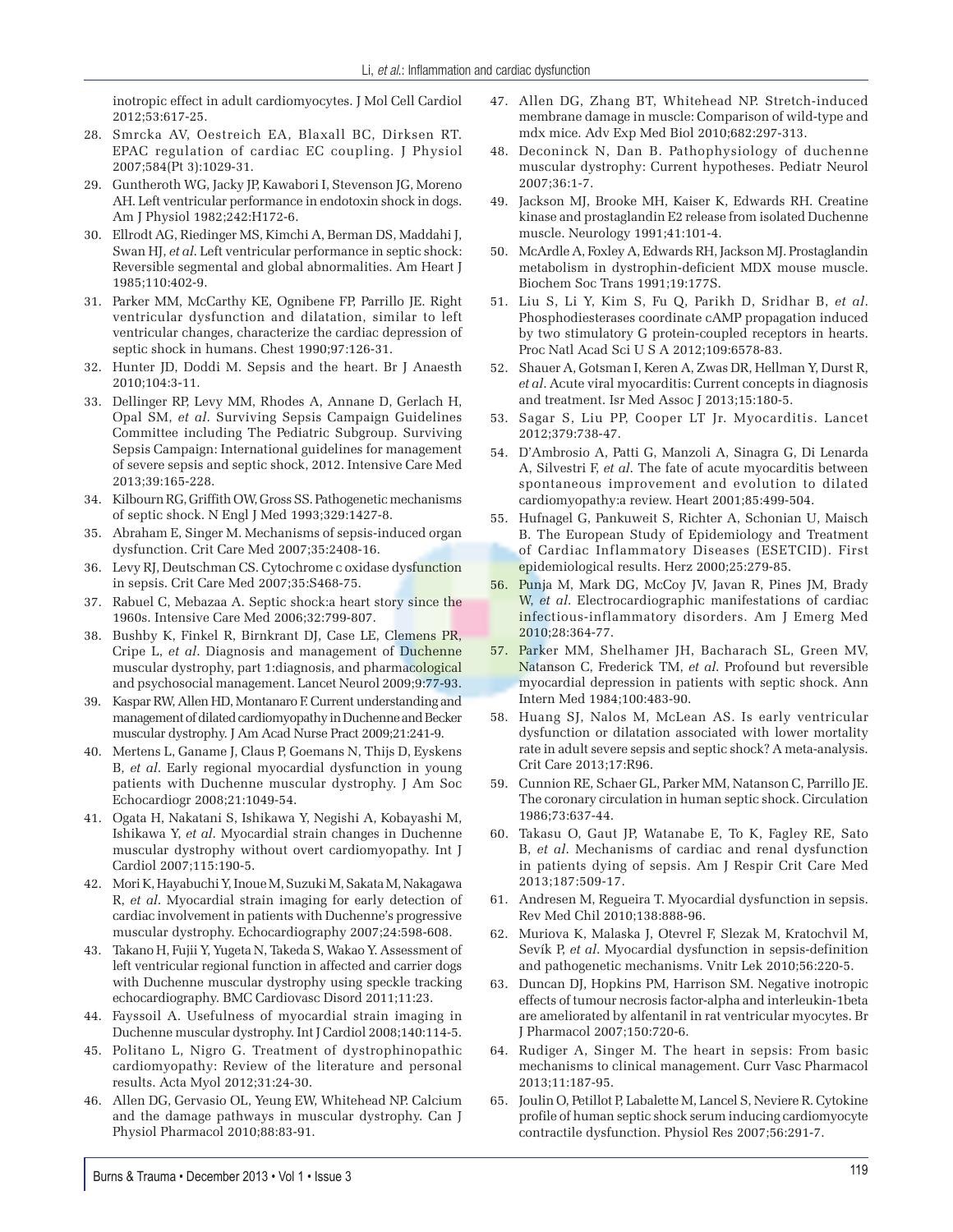- 66. Duncan DJ, Yang Z, Hopkins PM, Steele DS, Harrison SM. TNF-alpha and IL-1beta increase Ca2+ leak from the sarcoplasmic reticulum and susceptibility to arrhythmia in rat ventricular myocytes. Cell Calcium 2010;47:378-86.
- 67. Maass DL, White J, Sanders B, Horton JW. Role of cytosolic vs. mitochondrial Ca2+ accumulation in burn injury-related myocardial inflammation and function. Am J Physiol Heart Circ Physiol 2005;288:H744-51.
- 68. Lupia E, Goffi A, Bosco O, Montrucchio G. Thrombopoietin as biomarker and mediator of cardiovascular damage in critical diseases. Mediators Inflamm 2012;2012:390892.
- 69. Aziz M, Jacob A, Yang WL, Matsuda A, Wang P. Current trends in inflammatory and immunomodulatory mediators in sepsis. J Leukoc Biol 2012;93:329-42.
- 70. Levine AB, Punihaole D, Levine TB. Characterization of the role of nitric oxide and its clinical applications. Cardiology 2012;122:55-68.
- 71. Sips PY, Irie T, Zou L, Shinozaki S, Sakai M, Shimizu N, *et al*. Reduction of cardiomyocyte S-nitrosylation by S-nitrosoglutathione reductase protects against sepsisinduced myocardial depression. Am J Physiol Heart Circ Physiol 2013;304:H1134-46.
- 72. Ichinose F, Buys ES, Neilan TG, Furutani EM, Morgan JG, Jassal DS, *et al*. Cardiomyocyte-specific overexpression of nitric oxide synthase 3 prevents myocardial dysfunction in murine models of septic shock. Circ Res 2007;100:130-9.
- 73. Lin NT, Yang FL, Lee RP, Peng TC, Chen HI. Inducible nitric oxide synthase mediates cytokine release: The time course in conscious and septic rats. Life Sci 2006;78:1038-43.
- 74. De Kock I, Van Daele C, Poelaert J. Sepsis and septic shock: Pathophysiological and cardiovascular background as basis for therapy. Acta Clin Belg 2010;65:323-9.
- 75. Zang Q, Maass DL, Tsai SJ, Horton JW. Cardiac mitochondrial damage and inflammation responses in sepsis. Surg Infect 2007;8:41-54.
- 76. Zang QS, Sadek H, Maass DL, Martinez B, Ma L, Kilgore JA, *et al*. Specific inhibition of mitochondrial oxidative stress suppresses inflammation and improves cardiac function in a rat pneumonia-related sepsis model. Am J Physiol Heart Circ Physiol 2012;302:H1847-59.
- 77. Wu LL, Tang C, Liu MS. Altered phosphorylation and calcium sensitivity of cardiac myofibrillar proteins during sepsis. Am J Physiol Regul Integr Comp Physiol 2001;281:R408-16.
- 78. Yasuda S, Lew WY. Lipopolysaccharide depresses cardiac contractility and beta-adrenergic contractile response by decreasing myofilament response to Ca2+ in cardiac myocytes. Circ Res 1997;81:1011-20.
- 79. Tavernier B, Li JM, El-Omar MM, Lanone S, Yang ZK, Trayer IP, *et al*. Cardiac contractile impairment associated with increased phosphorylation of troponin I in endotoxemic rats. FASEB J 2001;15:294-6.
- 80. Oldner A, Konrad D, Weitzberg E, Rudehill A, Rossi P, Wanecek M, *et al*. Effects of levosimendan, a novel inotropic calcium-sensitizing drug, in experimental septic shock. Crit Care Med 2001;29:2185-93.
- 81. Behrends M, Peters J. The calcium sensitizer levosimendan attenuates endotoxin-evoked myocardial dysfunction in isolated guinea pig hearts. Intensive Care Med 2003;29:1802-7.
- 82. Zhong J, Hwang TC, Adams HR, Rubin LJ. Reduced L-type calcium current in ventricular myocytes from endotoxemic guinea pigs. Am J Physiol 1997;273:H2312-24.
- 83. Dong LW, Wu LL, Ji Y, Liu MS. Impairment of the ryanodinesensitive calcium release channels in the cardiac sarcoplasmic

reticulum and its underlying mechanism during the hypodynamic phase of sepsis. Shock 2001;16:33-9.

- 84. Wu G, Yang SL, Hsu C, Yang RC, Hsu HK, Liu N, *et al*. Transcriptional regulation of cardiac sarcoplasmic reticulum calcium-ATPase gene during the progression of sepsis. Shock 2004;22:46-50.
- 85. Wu LL, Tang C, Dong LW, Liu MS. Altered phospholambancalcium ATPase interaction in cardiac sarcoplasmic reticulum during the progression of sepsis. Shock 2002;17:389-93.
- 86. Steendijk P. Sepsis and intracellular calcium homeostasis, a sparkling story. Crit Care Med 2005;33:688-90.
- 87. Takayama TK, Miller C, Szabo G. Elevated tumor necrosis factor alpha production concomitant to elevated prostaglandin E2 production by trauma patients' monocytes. Arch Surg 1990;125:29-35.
- 88. Kalogeropoulos AP, Georgiopoulou VV, Butler J. From risk factors to structural heart disease: The role of inflammation. Heart Fail Clin 2012;8:113-23.
- 89. Cheng YJ, Lang D, Caruthers SD, Efimov IR, Chen J, Wickline SA, *et al*. Focal but reversible diastolic sheet dysfunction reflects regional calcium mishandling in dystrophic mdx mouse hearts. Am J Physiol Heart Circ Physiol 2012;303:H559-68.
- 90. Chao W. Toll-like receptor signaling:a critical modulator of cell survival and ischemic injury in the heart. Am J Physiol Heart Circ Physiol 2009;296:H1-12.
- 91. Feng Y, Chao W. Toll-like receptors and myocardial inflammation. Int J Inflam 2011;2011:170352.
- 92. Glembotski CC, Irons CE, Krown KA, Murray SF, Sprenkle AB, Sei CA, *et al*. Myocardial alpha-thrombin receptor activation induces hypertrophy and increases atrial natriuretic factor gene expression. J Biol Chem 1993;268:20646-52.
- 93. Palmer JN, Hartogensis WE, Patten M, Fortuin FD, Long CS Interleukin-1 beta induces cardiac myocyte growth but inhibits cardiac fibroblast proliferation in culture. J Clin Invest 1995;95:2555-64.
- 94. Kurdi M, Randon J, Cerutti C, Bricca G. Increased expression of IL-6 and LIF in the hypertrophied left ventricle of TGR (mRen2) 27 and SHR rats. Mol Cell Biochem 2005;269:95-101.
- 95. Wang M, Markel TA, Meldrum DR. Interleukin 18 in the heart. Shock 2008;30:3-10.
- 96. Post F, Weilemann LS, Messow CM, Sinning C, Munzel T. B-type natriuretic peptide as a marker for sepsis-induced myocardial depression in intensive care patients. Crit Care Med 2008;36:3030-7.
- 97. Rudiger A, Dyson A, Felsmann K, Carre JE, Taylor V, Hughes S, *et al*. Early functional and transcriptomic changes in the myocardium predict outcome in a long-term rat model of sepsis. Clin Sci 2013;124:391-401.
- 98. Rodino-Klapac LR, Mendell JR, Sahenk Z. Update on the treatment of Duchenne muscular dystrophy. Curr Neurol Neurosci Rep 2013;13:332.
- 99. Mosqueira M, Zeiger U, Forderer M, Brinkmeier H, Fink RH. Cardiac and respiratory dysfunction in Duchenne muscular dystrophy and the role of second messengers. Med Res Rev 2013;33:1174-213.
- 100. Tabas I, Glass CK. Anti-inflammatory therapy in chronic disease: Challenges and opportunities. Science 2013;339:166-72.
- 101. Marik PE, Flemmer M. The immune response to surgery and trauma: Implications for treatment. J Trauma Acute Care Surg 2012;73:801-8.
- 102. Rudiger A. Beta-block the septic heart. Crit Care Med 2010;38(10 Suppl):S608-612.